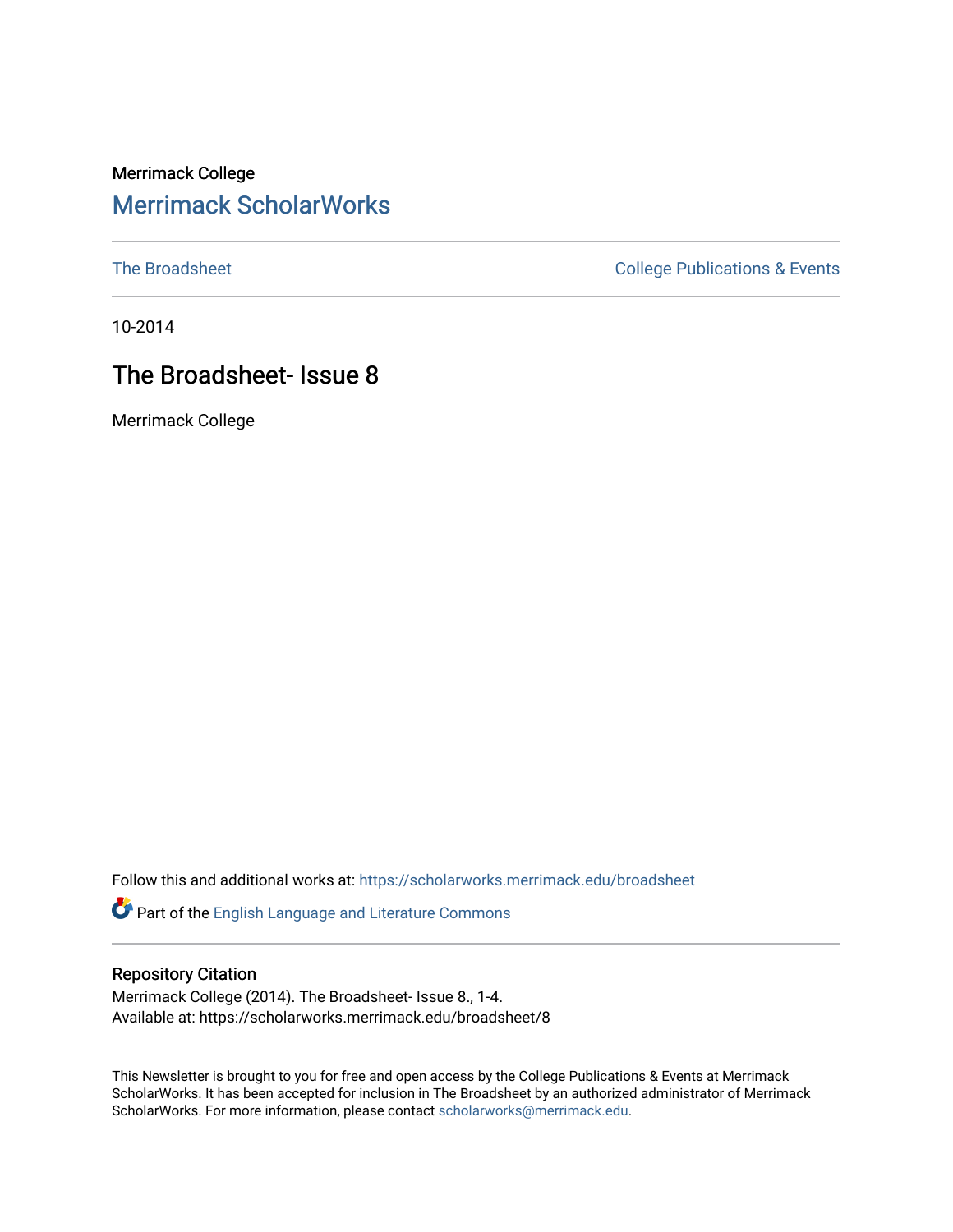# THE BROADSHEET Issue VIII, October 2014

# Student Profile: Mike Semonelli

by Tony Rossetti

 A Sophomore majoring in English and minoring in Theater, Mike Semonelli hopes to either become a high school English teacher or run his own theater company someday. Semonelli remembers "feeling immediately at home" on campus during his first visit, and has subsequently formed many "lasting friendships…with both students and staff." He encourages current and prospective students to "enjoy every minute," and "make as many memories as you can." His favorite thing about Merrimack is the close-knit and supportive culture here. "It's a place where no one can feel left behind," Semonelli says. "It's honestly like a second home."

 I asked him what he liked about about being an English major. "My favorite part about the English Department is the faculty," Semonelli says; "…they are among the most friendly people I've had the chance to meet." When asked why he chose an English major, Semonelli reports that he was "really inspired by [his] high school English teachers." He has enjoyed his courses here immensely, stating that, from Biology to Business to English, "there is a course available for everyone…that is able to cater to [his/ her] skill level." Some of his favorite books include *The Hobbit, The Dark Knight Returns,* and *Harry Potter,* and he is currently enjoying *Good Omens* by Neil Gaiman.



*Mike's promotional photo !om the Onstager's production of Little Shop of Horrors*

**Included in this Issue:**



by Diana Le Digging into the South with Dr. Zackary Vernon

*This year, Merrimack welcomes a new professor to the English Department. Dr. Zackary Vernon will serve as Dr. Kevin Plunkett's one year term replacement. Read on for the interview I had with the new kid on the block.*

*What initially sparked your interest and journey to become a professor of English? Was it a "eureka!" moment or did you know it was written in the stars all along? Were you greeted by support from family members or were you, like most English majors, greeted with confusion and uncertainty?*

 When I was young, I definitely didn't dream of being an English professor. Like most children of the 1980s, I wanted to be an adventuring archeologist. You can't underestimate the effect Indiana Jones had on my generation. And my archeological fantasies were realized to a certain extent. I grew up on the coast of South Carolina, in an area that was controlled first by Native Americans and later by large-scale rice and indigo planters. So I spent a lot of time searching for relics of these histories—for example, Native American pottery and arrowheads. I also had the good fortune to know a local archeologist who took me under his wing and let me help him excavate Native American tribal camps and also the sites of several local slave cabins. One particularly formative experience for me was when I got to assist in uncovering a Native American grave that had been discovered on the land of a new housing development. To say the least, it was harrowing to dig up a body, study it, and then relocate it to a place where hopefully it will never be tampered with again. I have some Cherokees on my father's side of my family, so I've always been obsessed with Native Americans and their culture. In fact, when I was young, I actually made myself a loincloth and spent countless hours traipsing around the woods with a bow and arrow wearing nothing but two pieces of cloth held together with a piece of string. Thinking back on this, I'm not sure where my parents were during my loincloth days and why they would even let me out of the house like that.

So that sort of thing is much more indicative of my upbringing. I certainly wasn't bookish as a kid. I spent lots of time in the woods, mostly digging holes (I'm not sure why) and setting fires (I'm not sure why I did that either).

I didn't begin enjoying to read until I was in middle school. I think it was Kurt Vonnegut who really opened the door for what I now know is an incurable addiction to literature. Vonnegut is funny and smart and sarcastic—precisely the kind of writer a disaffected thirteen-year-old can so easily fall in love with. From there I discovered Hemingway, whose *continued p. 2*

Interview with Dr. Zachary Vernon Dr. Scherwatzky Talks about Career Night Preparing for Advisement

*An official publication of the Merrimack College English Department, The Broadsheet is published monthly during the academic calendar year. Its mission is to celebrate the English Department's role in promoting the literary arts on campus, to acknowledge the accomplishments of faculty and students, to profile students and alumni, and to create a forum in which issues relevant to English studies can be discussed.*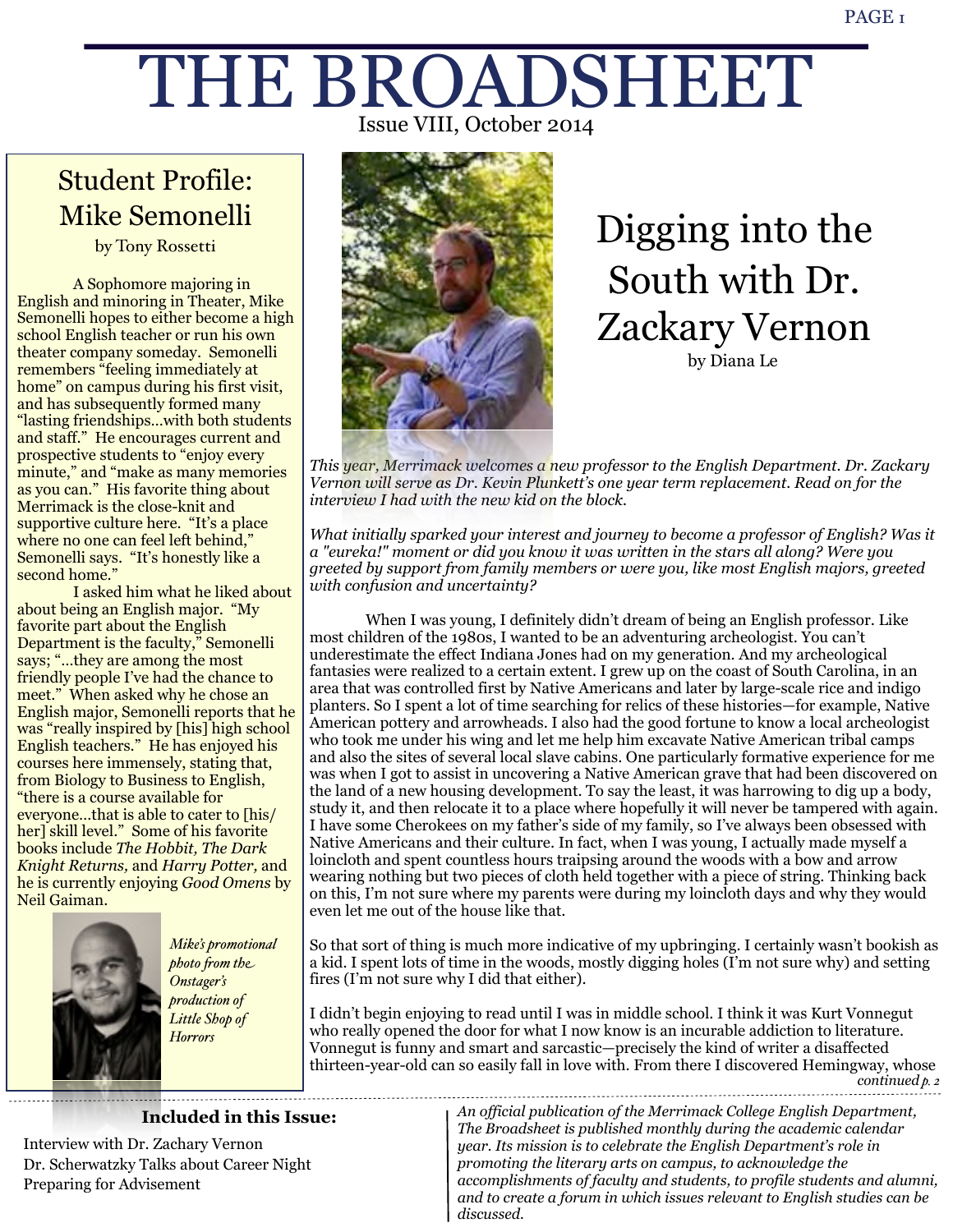fascination with fishing and the outdoors very much mirrored my own.

Then when I discovered Faulkner, I knew that literature was truly going to be my lifelong obsession. The way that Faulkner dissected the American South spoke to me profoundly; I remember reading The Sound and the Fury and feeling like I'd been punched in the stomach. I got it immediately, because I realized that I had been feeling similarly to the protagonist for my entire life. Some scholars have argued that the "burden of southern history" is a thing of the past because we've entered a post-southern, postmodern age. But my experience of the South growing up was one of severe shame and guilt.

I know now that I experienced a piece of southern history that most Generation Xers didn't. My best friend growing up was tremendously wealthy and his family (whose name I omit because everyone will recognize this family) owned over a thousand acres near my hometown. Their property consisted of several enormous rice plantations that they were able to purchase very cheaply in the early twentieth century because rice production in the South had disappeared after the Civil War. So my friend's grandfather lived in the "big house"—i.e. the former plantation owner's house. It was a grand white mansion, the likes of which you'd imagine seeing in some kind of plantation drama like Gone with the Wind. And around the "big house" there were still slave quarters, which I played in as a child. Well, imagine my horror when I began to study the traumatic history of slavery in the South. It was quite a reckoning to realize not only that the infrastructure of the institution of slavery still existed in my hometown but also that I had used it as a kid to play games like hide-and-seek. My friend's family had multiple swimming pools, horse stables, their own bowling alleys—these things were all amazingly fun for a child to have unlimited access to. However, I ultimately realized that such luxuries represent the continuing spoils that the South and America more broadly possess as a result, directly or indirectly, of our economy being built upon a slavocracy.

My love of archeology and my fascination with the deeply problematic history of the South ultimately led me to study literature in college. I guess I could have studied something like history or sociology, but I always felt that there was an honesty and intimacy in literature that you lose in social scientific research. Faulkner's love/hate relationship with the South was my experience as well, and I study literature in part to attempt to interrogate the most difficult questions of American history. For instance, how did the world's greatest experiment in democracy begin with a system of chattel slavery? Why did it take so long for people in the South (and everywhere else in the U.S.) to realize how hypocritical America's vision of itself truly was? Literature addresses these questions in ways that are candid and visceral. Truth is just there for all to see. There's no veil of scholarly objectivity.

In addition, a lot of my work focuses on environmental issues, and this also is a result of my upbringing. The coast of South Carolina is a place of stunning natural beauty. I grew up on the beach and I spent a lot of time on the rivers and in the woods of lowcountry South Carolina. Even in my short life, I have witnessed a lot of these beautiful places decimated by housing developments and pollution. The changes to the landscape that I have witnessed firsthand led me to wonder about a broader nationwide and global loss of the natural world, and I think studying environmental literature and film

#### *Vernon interview continued from p. 1*

enables us to determine what nature has meant in the American imagination and what it will mean in the future. My doctoral dissertation, which I'm now converting into a book, explores the rise of radical environmental philosophy and activism in the literature and film of the 1960s and 1970s. This was a tremendous time of change in U.S. history and environmentalism grew alongside other movements like the civil rights and women's movements.

#### *What sets you apart from the rest of your colleagues in the Merrimack English department?*

 I feel very fortunate to have joined the faculty of Merrimack's English Department. We have really amazing scholars and teachers in our department. My hope is that I will be a valuable addition to the department both for my interest in film and my interest in environmental studies. I'm currently talking with other departments at Merrimack in order to create more interdisciplinary courses. I'm particularly keen to create courses that will be cross-listed with other departments, such as film courses that will be listed as both English and Communications as well as environmental courses that will be both English and Philosophy.

#### *What is your second passion after teaching/what would you be doing if not teaching and why? (I love asking this question.)*

 Well, I've largely given up the dream of being a novelist or poet. I've written creatively since high school but I've never had much success at it. I've had much more success writing scholarship and creative nonfiction. I guess if I wasn't an English professor I would probably like to be a journalist. I have no interest in being a newspaper writer or a member of the Associated Press. I would like to write long-form journalism, the likes of which is published in The Atlantic, Harper's, or Oxford American. I'd like to travel, engage in investigations, interview people, etc. I've done a bit of this sort of work already, and the little that I've done has only fueled this desire. It's intense work and I think immensely important. So often these days it seems that significant stories are uncovered by journalists, and I really like the long-form stories that are able to fully interrogate the significance of cultural and political phenomena rather than just the sound bites that we get in newspapers and TV news programs.

*What courses will you be teaching in Dr. Plunkett's absence & what will you be doing in these courses?*

 I'll be teaching three courses this year: FYW 1050, ENG 2770, and ENG 3735.

FYW 1050 is the standard first-year writing course, and we focus on developing critical thinking/reading/writing skills and knowledge of various discourse conventions. Additionally, I find that it is useful to have some sort of overarching theme for courses like this, so this year all of our reading and writing assignments are about the Anthropocene.

Here's my course description: In recent years, scholars have proclaimed that "nature is no longer 'natural'" (Slavoj Žižek), and thus we are witnessing "the end of nature" (Bill McKibben). Human-induced ecological degradation, ranging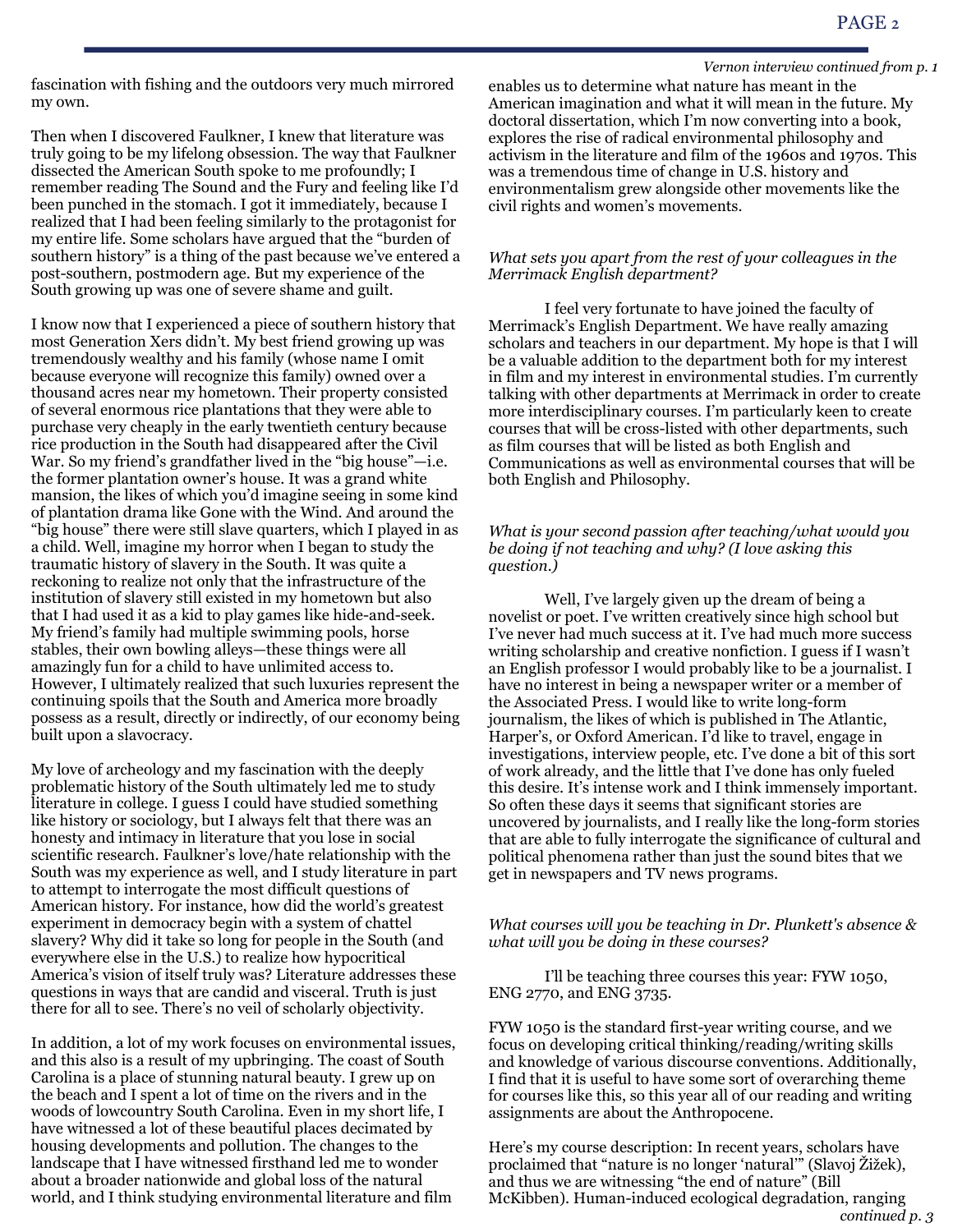### Bracing for Advisement and Registration by Janelle Clarke

 In addition to midterm and final exam weeks, there is another time during each semester when a low rumbling current of stress is felt throughout campus. This time is known as the advisement and registration period. New students ask themselves, "who is my advisor?" Others wonder, "what classes do I want to take? What classes do I *need* to take? How many major requirements do I still need to complete my English degree?" The list of questions that bombards our minds around this time seems endless. I decided to go straight to the source for all English department advisement wisdom, Administrative Assistant Helene Nicotra, to get helpful advice on how to navigate through the advisement and registration process.

 According to Helene, before the advisement and registration period begins, you should check MyMack, on the Student Info page, to see who your advisor is. Once you've done that, Helene strongly suggests stopping into the English department to introduce yourself to your advisor if the two of you have not met. Of course, while you are in the English office say hello to Helene as well. If you happen to be a double major, as I am, then you need to know that your English advisor is your *primary* advisor. You will want to make sure that you also meet your *secondary* advisor from your second major and schedule an additional meeting with him or her.

 Around the second week of October, Helene will send all English majors an email letting them know that advisement materials are available on the table in the lobby of the English department office suite. Each Blue Book is designated for the advisees of the professor named on the front cover. Inside, you will find dates and times listing your advisor's availability. Meeting times are on a "first come first served basis", so if you are a busy student schedule your appointment ASAP after receiving the email from Helene. When you sign-up for your advisement meeting, take a hard copy of the English Course Catalog for the upcoming semester. One other imperative document you should obtain is the most current version of your check sheet. The check sheet provides a breakdown of all the courses you have taken and still need to take. The check sheet is a great tool that allows you track your progress on completing requirements for your degree and for your major.

*Helene Nicotra, English Department Administrative Assistant*



impacted the biosphere to the extent that nature, as a wild and pristine space, is a thing of the past. The interdisciplinary field of environmental studies has adopted the term Anthropocene to describe our current geological and historical epoch, which is marked by humans' alterations to the planet. Although the starting point of the Anthropocene is debated, scholars concur that due to global industrialization since World War II, humans' destruction of the environment has accelerated at an unprecedented rate. In this section of first-year writing, we will investigate the far-ranging ramifications of the Anthropocene as we consider our place in and our responsibilities to this post-natural world. *Vernon interview continued from p. 2*

I'm also currently teaching ENG 2770: Literature and Film. This course investigates the relationship between literature and film, paying close attention to the process of formal and thematic adaptation from the medium of fiction to the medium of film. The novels and films that we analyze are also organized around a central theme: American Dreams, American Nightmares. This theme enables us to explore the history of the American Dream as well as to interrogate when and why the American Dream becomes a nightmare as certain groups are systematically denied access to the upward mobility that has become a mainstay of American Dream narratives.

In the spring of 2015, I will be teaching ENG 3735: Hollywood's America. This course will explore the ways in which Hollywood cinema has helped shape Americans' views on issues like race, class, gender, and sexuality. Considering a range of films throughout American cinematic history, we will interrogate how and when film is used to propagate both hegemonic and resistance ideologies.

 Preparation on the student's part is necessary for a smooth and productive advisement meeting. Become familiar with what courses satisfy Liberal Studies Core requirements. Go to the Student Info page on MyMack then select Registrar and look at courses through the Course Search feature. By doing this you can learn which offerings satisfy such core requirements as Ethics, STEM, or Experiential Learning. The categories just mentioned represent only a few of the requirements, outside of our English major requirements, necessary for graduation. When it comes to the core requirements, it is important I mention that you can "double dip" certain courses, so that one course counts toward the completion of two different requirements. Courses that you can use for double dipping are awesome, because everyone loves a good two-for-one deal!

 Arrive on time for your advisement meeting and have five to six courses pre-selected. Although we can only register for four courses, or up to 18-20 credits per semester, keep additional course options handy, because the ones you've chosen may not be available by the time you register. Know that, since the English major and concentrations have no set order of progression, we have the flexibility to take LS courses as well as major/ concentration courses in any order we would like. At advisement, share your registration plan with your advisor. Also use this opportunity to inquire about future courses, internships, careers, etc. Professors are great resources and are always willing to help their advisees. Before leaving, make sure your advisor has electronically cleared you to register. This is probably the most important part of the meeting, because without clearance, the MyMack system will not allow you to register for classes. Double majors please note that your primary advisor is the person who has the authority to clear you.